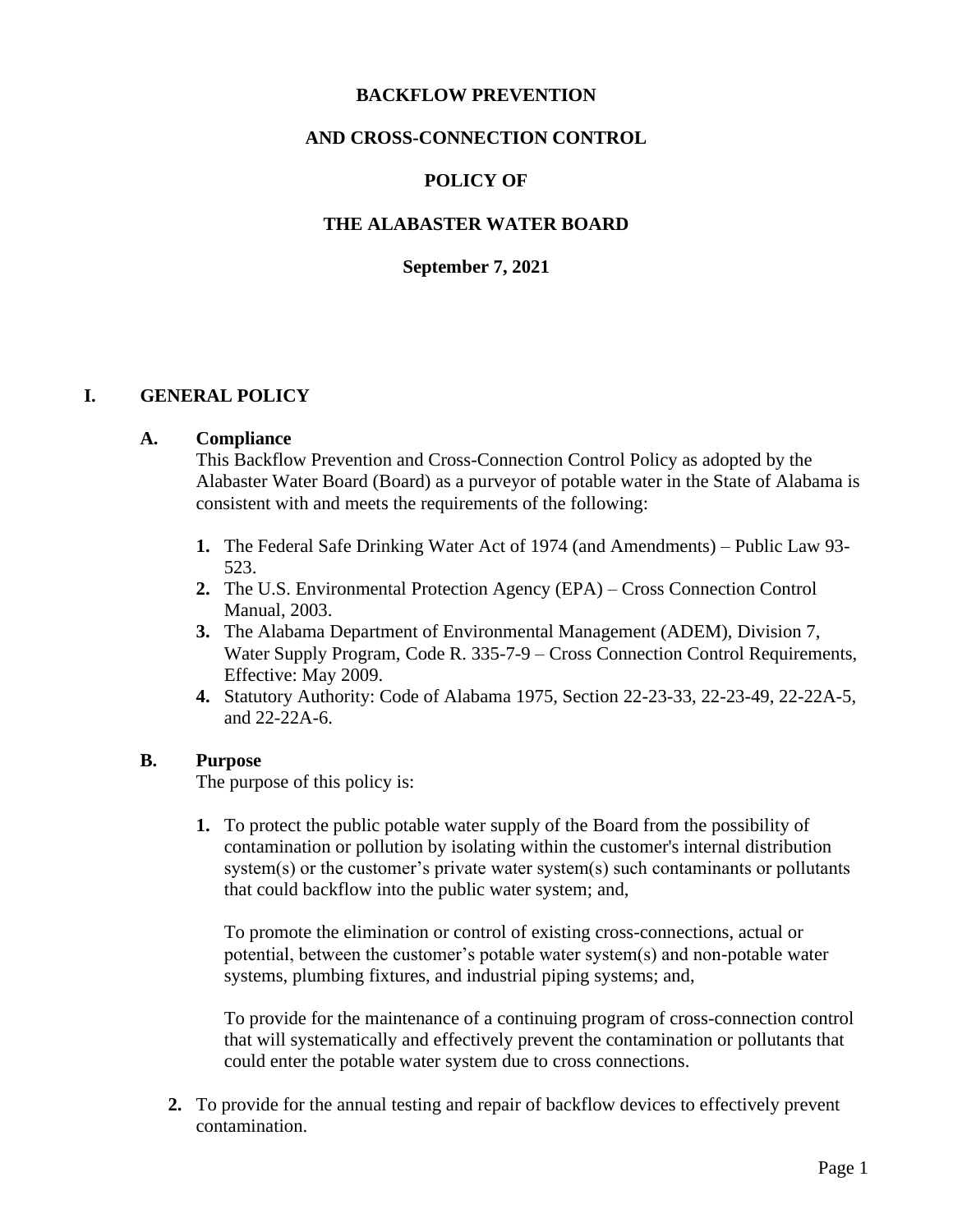# **C. Responsibility**

# **1. Water Purveyor**

The Board shall be responsible for developing, implementing, and enforcing a backflow and cross-connection control policy consistent with the applicable State and Federal regulations for the reasonable protection of the public potable water distribution system from contamination or pollution originating in a customer's water system. The responsibility to ensure a safe water supply begins at the raw water source and includes adequate treatment facilities, storage facilities, distribution networks, and ends at the point of service to the customer's water system. The Board shall determine the degree of hazard or potential hazard to the public potable water system inherent in supplying a customer's water system and shall specify the appropriate means of protection required for the service connection. The location and type of backflow protection devices for each connection to the Board's distribution system shall be approved by the Board.

#### **2. Customer**

The customer has the primary responsibility of preventing pollutants and contaminants from entering their potable water system or the public potable water system. The customer's responsibility starts at the point of delivery from the public potable water system at the connection to the Board's meter or isolation valve, in the case of a dedicated fire service line, and includes all of his water system. The customer, at their own expense, shall install, operate, test, and maintain approved backflow prevention assemblies as directed by the Board.

In the event of a known contamination or pollution hazard to the public potable water supply, the customer shall promptly take steps to confine further spread of contamination within the customer's premise and shall immediately notify the Board of the potential hazard.

The customer shall maintain accurate records of tests and repairs made to backflow prevention assemblies and shall maintain such records for a minimum period of five (5) years. The records shall be on forms approved by the Board and shall include the list of materials or replacement parts used. Following any installation, repair, overhaul, re-piping or relocation of an assembly, the customer shall have it tested to insure that it is in good operating condition and will prevent backflow. A certified backflow prevention assembly tester shall make tests, maintenance and repairs of backflow prevention assemblies.

# **3. Certified Backflow Prevention Assembly Testers**

When employed by the customer to test, repair, overhaul, or maintain backflow prevention assemblies, a backflow prevention assembly tester will have the following responsibilities: The tester will be responsible for making competent inspections and for replacing, repairing or overhauling backflow prevention assemblies and making reports of such repair to the customer and responsible authorities on forms approved by the Board. The tester shall be familiar with all applicable federal, state and local laws, rules, and regulations, and shall be equipped with and be competent to use all the necessary tools, gauges, manometers and other equipment necessary to properly test, repair, and maintain backflow prevention assemblies. It will be the tester's responsibility to insure that original manufactured parts are used in the repair of or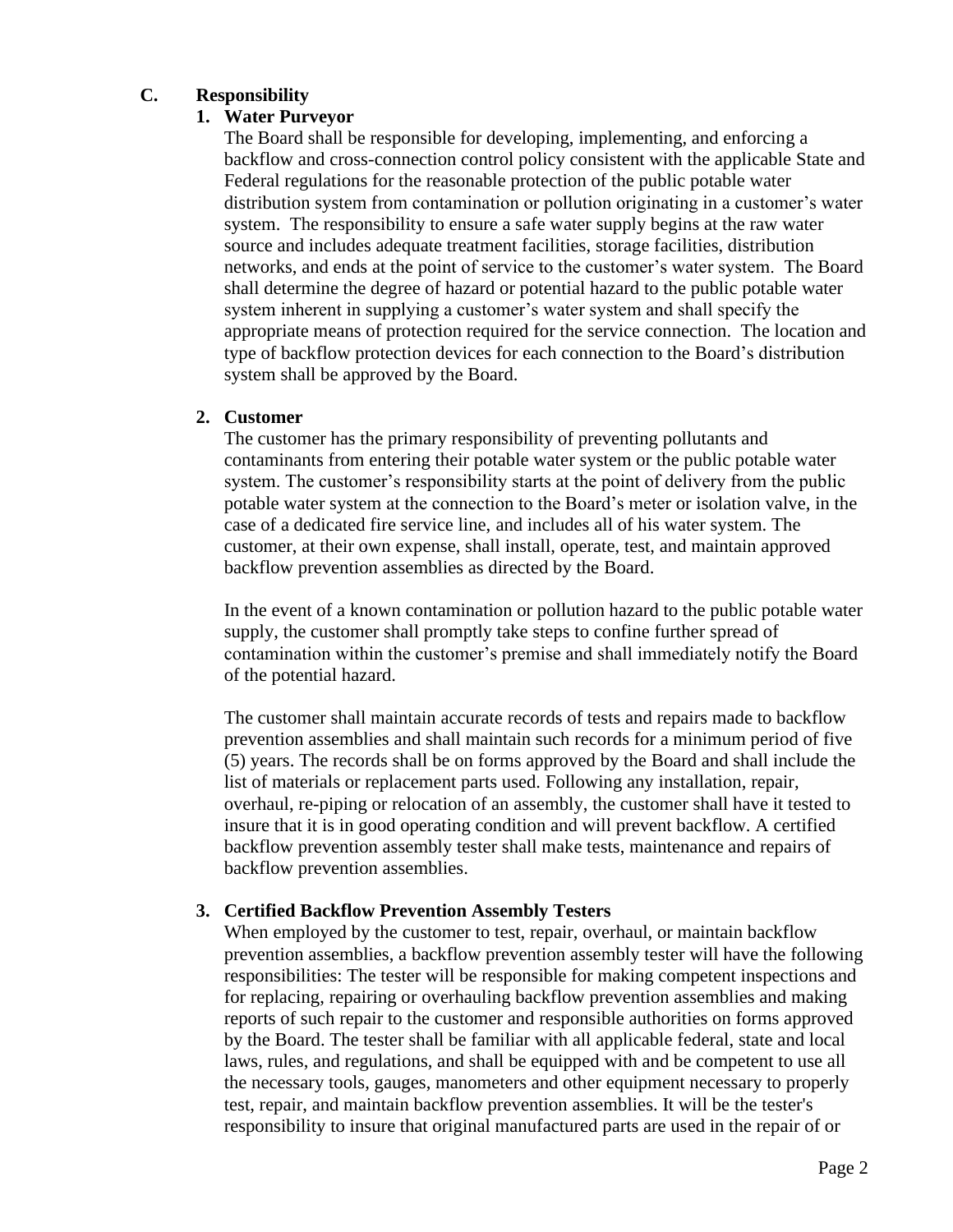replacement of parts in a backflow prevention assembly. It will be the tester's further responsibility not to change the design, material or operational characteristics of an assembly during repair or maintenance without prior approval of the Board. A certified tester shall perform the work and be responsible for the competency and accuracy of all tests and reports. A certified tester shall provide a copy of all test and repair reports to the customer and to the Board within ten (10) business days of any completed test or repair work. A certified tester shall maintain such records for a minimum period of five (5) years. All certified testers must obtain certification from an approved training course and employ properly calibrated backflow prevention assembly test equipment.

# **II. DEFINITIONS**

The following words, terms and phrases, when used in this policy, shall have the meanings ascribed to them in this section, except where the context clearly indicates a different meaning:

#### **A. Auxiliary Water**

Any water on or available to the premises other than the water supplied by the Board's public potable water system. These auxiliary waters may include water from another supplier's public water system; or water from a source such as wells, lakes, or streams; or process fluids; or used water. They may be polluted, contaminated, or objectionable, or constitute a water source or system over which the supplier does not have control.

#### **B. Backflow**

Any reversal of flow of water from its intended direction that can potentially cause used water to return to the Board's distribution system. Backflow or reversed flow occurs through a cross connection under the following two conditions:.

#### **1. Back Pressure**

Backflow caused by an increase in the pressure of the private (customer's) system above that of the Board's distribution system.

#### **2. Back Siphonage**

Backflow caused by a lowering in the pressure of the Board's distribution system below that of the private (customer's) system.

#### **C. Backflow Prevention Assembly**

An assembly used to prevent backflow into a customer or public potable water system. The type of assembly used should be based on the degree of hazard, either existing or potential. The types of Backflow Prevention Assemblies used in the Board distribution system are as follows:

# **1. Dual Check Valve (DCV)**

A DCV provides the minimum type of protection required; This type is automatically installed for each new residential connection or service connection that is 2 inch in diameter or smaller which does not present a specific contamination or pollution hazard to the system as identified by the Board. This device consists of two internally loaded check valves. DCVs are not testable backflow prevention assemblies.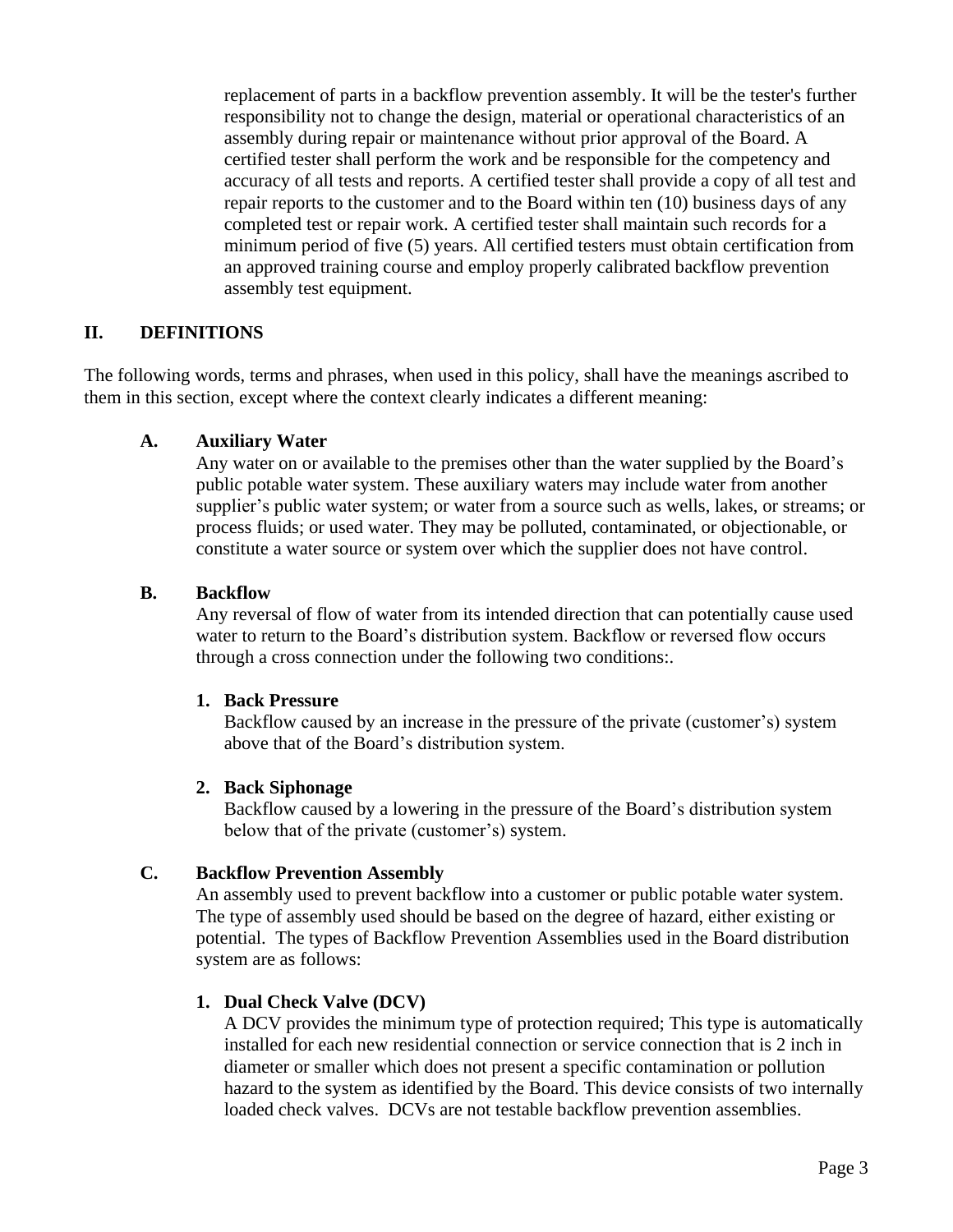# **2. Double Check Backflow Assembly (DCBA)**

Level of backflow protection typically required for pollution type hazards and as a minimum protection for any commercial connection larger than 2 inch. DCBAs consist of two internally loaded check valves installed between two resilient-seated gate valves with properly located resilient-seated test cocks.

# **3. Reduced Pressure Backflow Assembly (RPBA)**

Highest degree of backflow protection. Required for contamination or health types of hazards. RPBAs consists of two independently acting check valves together with a hydraulically operating, mechanically independent pressure-differential relief valve installed between two resilient-seated gate valves with properly located resilientseated test cocks.

# **D. Contaminant**

A substance that will impair the quality of the water to a degree that it creates a serious health hazard to the public leading to the poisoning or spread of disease.

# **E. Cross-Connection**

A connection or potential connection between any part of a potable water system and any other environment containing other substances in a manner that, under any circumstances would allow such substances to enter the potable water system. Other substances may be gases, liquids, or solids, such as chemicals, waste products, steam, water from other sources (potable or non-potable), or any matter that may contaminate, change the color, or add odor to the water.

# **F. Customer**

The owner or tenant, or the agent of either, or other persons in charge of any premises supplied by or in any manner connected to the Board's potable water system.

# **G. Degree of Hazard**

A term derived from an evaluation of the potential risk to health and the adverse effect on the potable water system. Hazard's evaluated in the Board's potable water system are as follows:

# **1. Contamination or Health Hazard**

A cross-connection or potential cross-connection involving any foreign substance that could, if introduced into the potable water supply, cause death or illness, spread disease, or have a high probability of causing such effects.

# **2. Pollution Hazard**

A cross-connection or potential cross-connection involving any foreign substance, that if permitted to get into the public water system, will degrade its quality so as to constitute a moderate hazard, or impair the usefulness or quality of the water to a degree which does not create an actual hazard to the public health but which does adversely and unreasonably effect such water for domestic use.

# **3. System Hazard**

A condition posing an actual or potential threat of damage to the physical properties of the public water system or a customer's potable water system.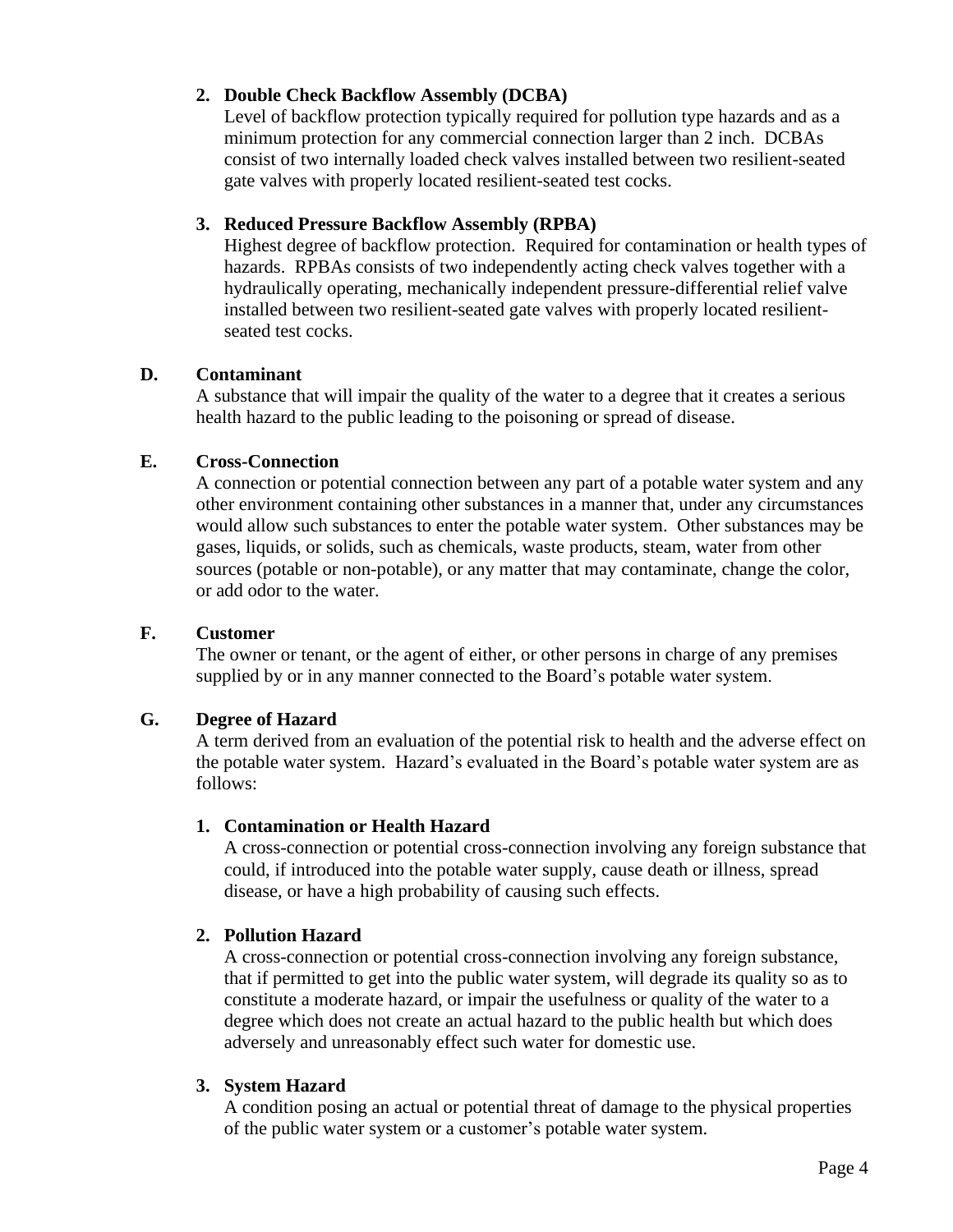### **H. Detector Assembly**

Low flow bypass water meter and DCV used to indicate water usage through an isolated connection to the potable water system where a line size meter is not currently installed. For example, fire protection service lines.

#### **I. Industrial - Fluids System**

Any fluid or solution which may be chemically, biologically or otherwise contaminated or polluted in a form or concentration such as would constitute a health, pollutional, or system hazard if introduced into the public or a potable customer's water system. This includes, but is not limited to:

- **a).** Polluted or contaminated waters
- **b).** Process waters
- **c).** Used waters originating from the public water system which may have deteriorated in sanitary quality
- **d).** Cooling waters
- **e).** Contaminated natural waters taken from wells, lakes, streams, or irrigation systems
- **f).** Chemicals in solution or suspension
- **g).** Oils, gases, acids, alkalis, and other liquid and gaseous fluids used in industrial or other processes, or for fire fighting purposes

#### **J. Pollutant**

A foreign substance, that if permitted to get into the public water system, will degrade its quality so as to constitute a moderate hazard, or impair the usefulness or quality of the water to a degree which does not create an actual hazard to the public health but which does adversely and unreasonably effect such water for domestic use.

#### **K. Service Connection**

The terminal end of a service line from the public potable water system. If a meter is installed at the end of the service, then the service connection means the downstream end of the meter.

#### **L. Service Lines**

The customer's water system downstream of the Board's meter.

#### **M. Water – Potable**

Water that is safe for human consumption as described by the public health authority having jurisdiction.

#### **N. Water – Non-Potable**

Water that is not safe for human consumption or that is of questionable quality.

#### **O. Water – Used**

Any water supplied by the public water system to a customer's water system and is no longer under the control of the supplier.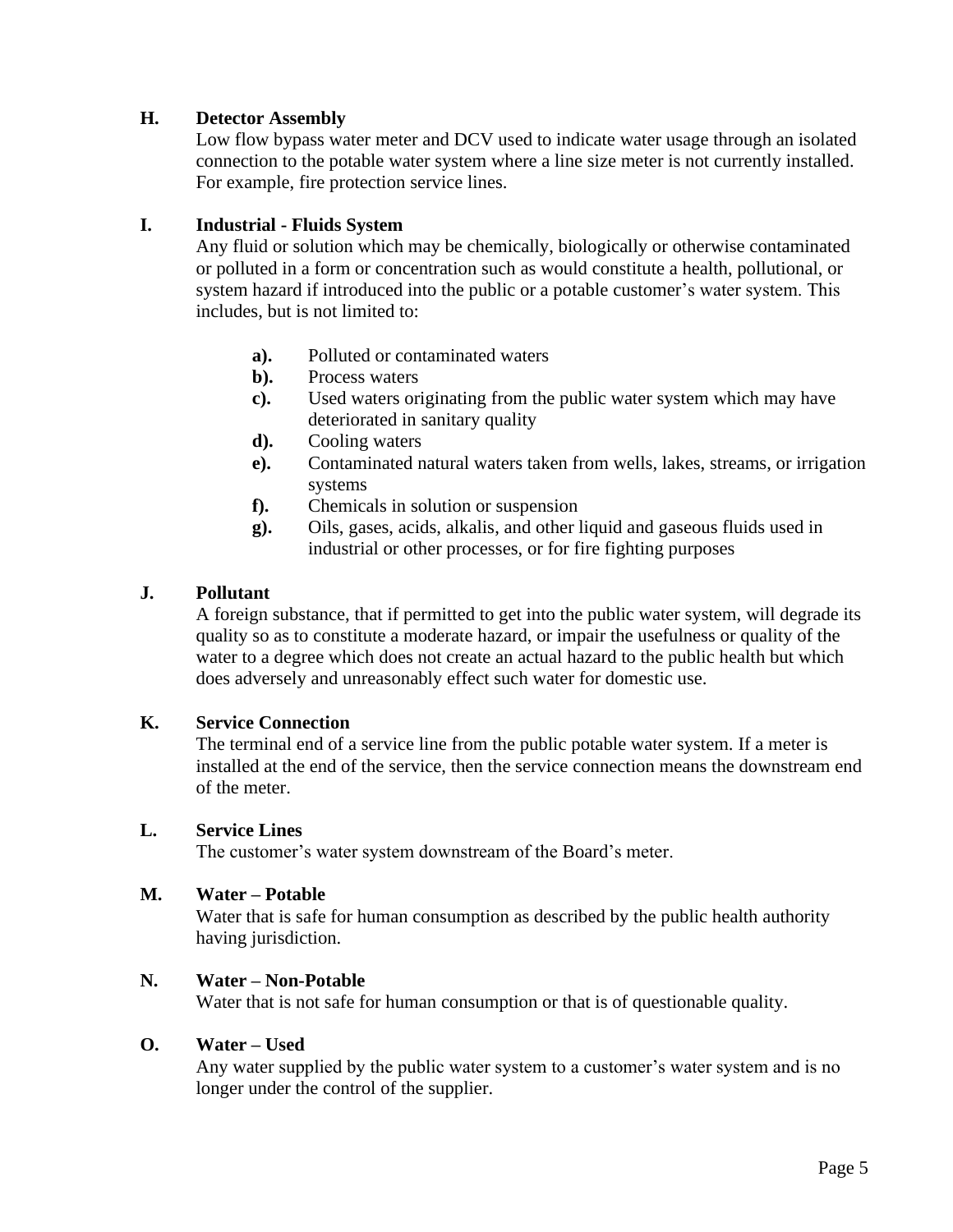# **III. REQUIREMENTS**

#### **A. New Service Connections and Meter Change Outs**

Every new connection, or connection that is updated by the Board, to the Board's potable water system will have some type of backflow protection installed at the time service is established. Each service connection shall be protected against a backflow incident. The exact type of backflow protection will be determined based on the degree of hazard of a backflow incident from the customer's premises, not the likelihood of a backflow incident occurring.

All applications for new service connections to the public potable water system shall be evaluated by the Board to determine the degree of hazard present and the type of backflow prevention assembly required. The criteria used for evaluation shall be as outlined in Section 6 of this policy. The device(s) required and approved by the Board shall be installed and tested by the customer before service will be granted.

Where adequate plans and specifications are not available for review, and no realistic evaluation of the proposed water uses can be determined, the Board will require the customer to install a backflow prevention assembly that will provide the maximum protection to the public potable water supply.

The Board will install a DCV for any new residential service connection that is 2 inch in diameter and smaller which does not present a specific contamination or pollution hazard to the system as part of a standard meter set.

#### **B. Existing Service Connections**

For services existing prior to the implementation of this policy, the Board will perform evaluations and inspection of plans and/or premises to identify potential cross connections/backflows. Once identified, the Board shall inform owners by letter of any corrective action deemed necessary, the method of achieving the correction, and the time allowed for the correction to be made.

Ordinarily, ninety (90) days will be allowed for compliance. However, this time period may be extended or decreased at the discretion of the Board depending upon the degree of hazard involved and the history of the device(s) in question. If, in the judgment of the Board, an imminent contamination hazard exists, water service to the building or premises where a cross connection exists may be terminated unless the hazard is immediately eliminated. The criteria for selection of backflow protection shall be as outlined in Section 6 of this policy.

Any customer who cannot or will not allow Board personnel on the premises for an inspection of the customer's water and piping system shall be required to install the backflow prevention assembly that will provide the maximum protection to the public potable water supply system. Refusal by a customer to allow an inspection or refusal to install the required backflow prevention assembly shall cause the Board to discontinue service for non-compliance.

If it is determined that an existing residential service or service connection that is 2 inch in diameter and smaller which does not present a specific contamination or pollution hazard to the system is not equipped with a DCV, the Board shall at its expense install the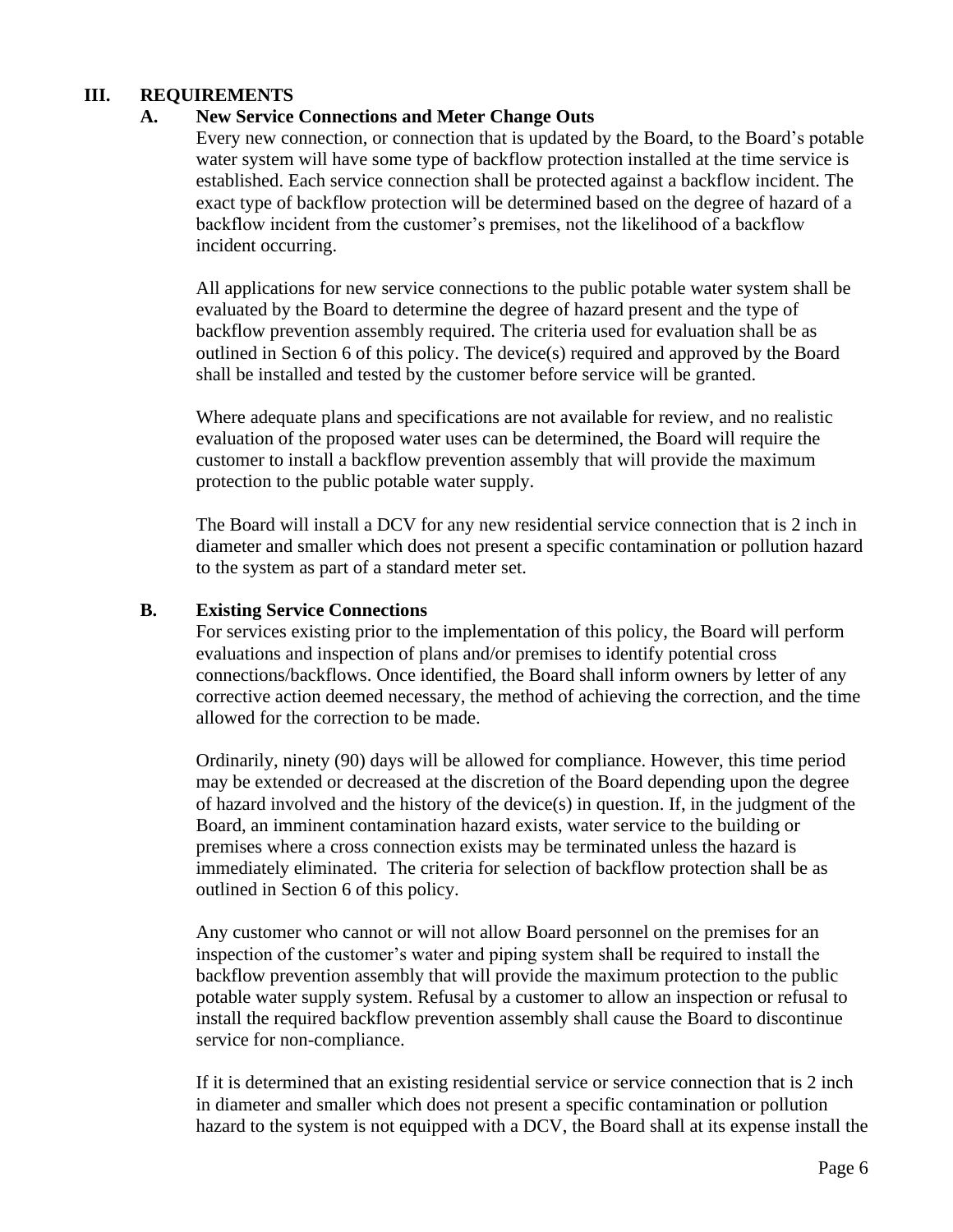appropriate DCV. The Board will also replace any DCV at its expense in conjunction with any necessary meter replacement.

Any customer that is not currently in compliance with this policy shall install and maintain the appropriate backflow device at its own expense at the connection point to the water system. Please contact Alabaster Water Board for details and specifications for this install.

#### **C. Discontinuance of service**

Under the authority of Alabama Department of Environmental Management Code R. 335-7-9-.05, the Board shall deny or discontinue water service to any customer if a required backflow prevention device is not installed, tested, or properly maintained, or if a cross-connection exists on the premises and in the view of the Board, there is inadequate backflow protection at the service connection. Water service shall not be restored to such premises until the deficiencies have been corrected or eliminated to the satisfaction of the Board.

# **IV. INSTALLATION**

#### **A. General**

All new construction plans and specifications, when required by the state and local building and plumbing code and the Alabama Department of Environmental Management, shall be made available to the Board for review and approval, and to determine the degree of hazard. All backflow prevention assemblies shall be installed in accordance with the Board's standard specifications, and the manufacturer's installation instructions. In the absence of applicable provisions in these standards, the most current building and plumbing code requirements shall apply. The installation of a backflow prevention assembly, which is not approved, must be replaced with an approved backflow prevention assembly.

Following installation, all DCBAs and RPBAs are required to be tested by a certified backflow prevention assembly tester within ten days. The test results shall be submitted on an approved Board form. Ownership, testing, and maintenance of the assembly shall be the responsibility of the customer.

# **B. Location**

Backflow prevention and detector assemblies, as required by the Board, shall be situated on the customer's premises as close to the service connection as practicable. The Board strongly recommends that all new installations of DCBAs and RPBAs include the installation of strainers located immediately upstream of the backflow device. The installation of strainers may preclude the fouling of backflow devices.

All DCBAs must be installed in drainable vaults wherever below ground installation is necessary, in accordance with the Board's standard specifications. RPBAs must be installed above grade in a horizontal position and in a location in which no portion of the assembly can become submerged in any substance under any circumstances. Vault and/or below grade installations are prohibited for RPBAs.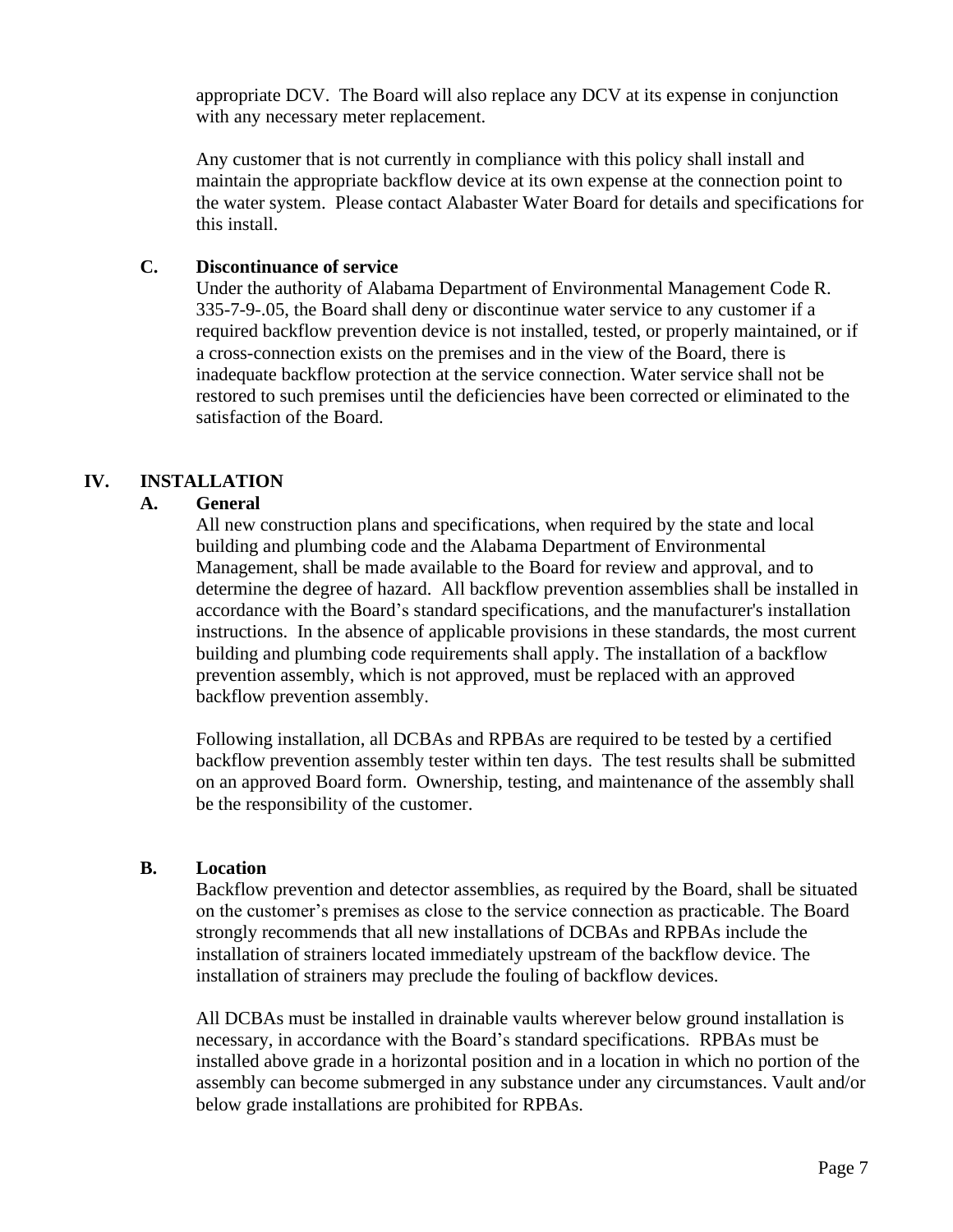# **C. Bypass**

When it is not possible to interrupt water service, provisions shall be made for a parallel installation of backflow prevention assemblies. The Board will not accept an unprotected bypass around a backflow preventer when the assembly is in need of testing, repair, or replacement. Facilities requiring DCBAs typically will have a bypass connection installed around the backflow assembly. All bypass connections shall be equipped with a single check valve located inside the vault. An isolation valve also will be installed on all bypass connections and shall remain locked in the "closed" position under normal operating conditions. RPBAs shall not be equipped with a bypass connection unless a completely redundant RPBA system is installed.

# **D. Assembly Specification**

The DCBA device shall meet American Water Works Association (AWWA) C510-97 (latest revision) and be approved by the Foundation for Cross-Connection Control and Hydraulic Research of the University of Southern California, as well as all local plumbing codes.

The RPBA device shall meet AWWA C511-97 (latest revision) and be approved by the Foundation for Cross-Connection Control and Hydraulic Research of the University of Southern California, as well as all local plumbing codes.

Approved backflow assemblies shall be manufactured by Ames, Watts, or an approved equal.

# **V. TESTING, CERTIFICATION & ENFORCEMENT**

# **A. General and Administrative**

Testing of backflow prevention assemblies shall be performed by a certified backflow prevention assembly tester at the customer's expense.

The Board has an established timeline for submission of testing results and shall notify each affected water user beginning February 1 the backflow prevention devices are required to be tested. This written notice shall give the water user notification to have the device tested, and supply the water user with directions to acquire any necessary forms to be completed and submitted to the Board.

Results shall be submitted annually no later than April 1. Results submitted after April 1 shall be considered late and subject to a penalty of \$30.00 per device. Any devices not tested and submitted prior to May 1 shall be subject to a second penalty of \$30.00 per device as well as disconnection and will be required to provide passing results and pay a water processing fee of \$80.00.

A second notice shall be sent to each user who does not have his/her backflow prevention device tested as prescribed in the first notice within the thirty (30) day period allowed. The second notice shall give the water user a two-week period to have his/her backflow assembly tested. If appropriate action is not taken within the two-week period, the Board may terminate water service to the affected water user until the subject device is in compliance.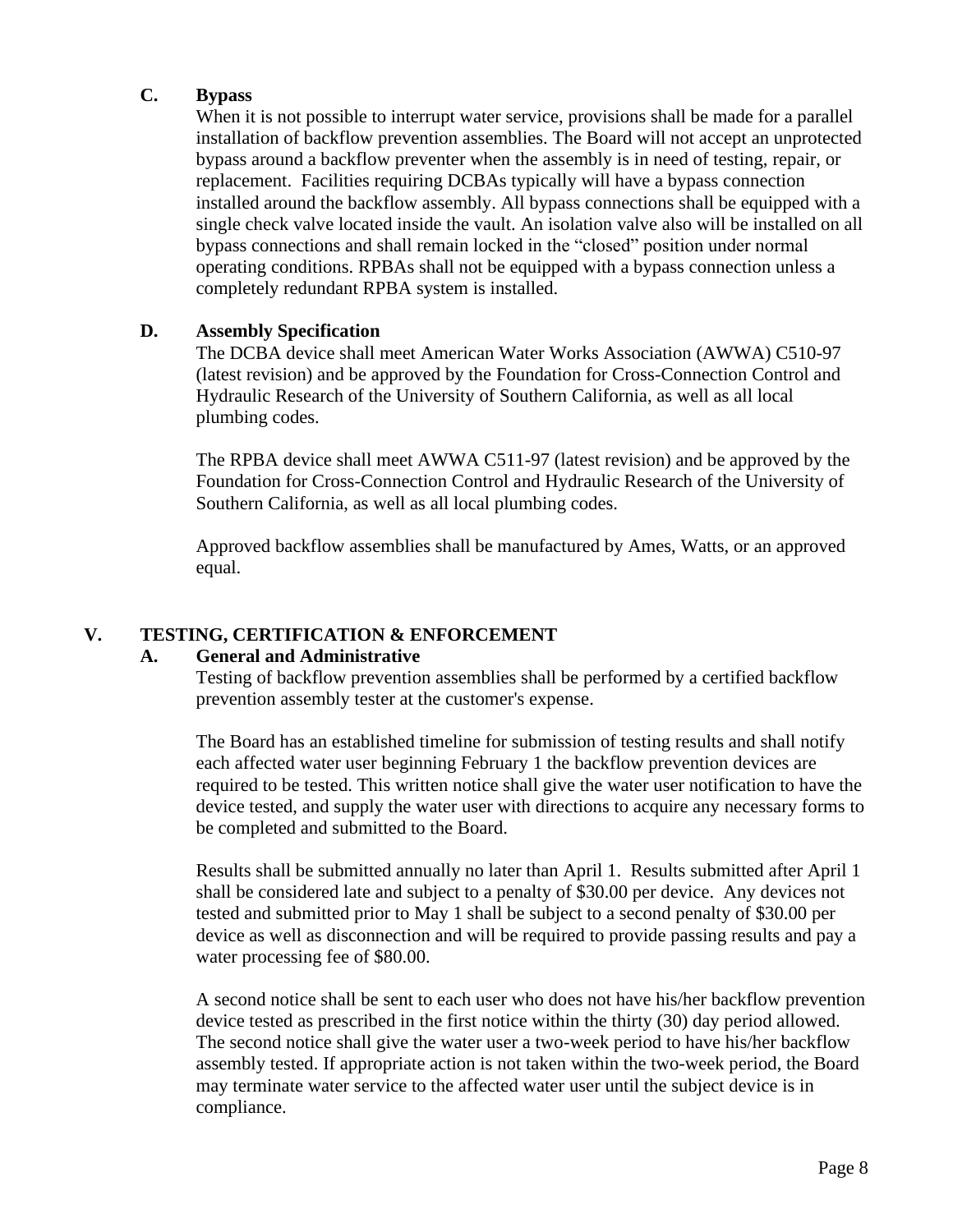# **B. Testing Personnel**

Certified backflow prevention assembly testers shall provide proof of completion of a training course including a minimum of 32 hours as outlined by the AWWA Manual M14, *Recommended Practice for Backflow Prevention and Cross-Connection Control*. The course shall include class room instruction, laboratory (hands-on) experience with various types of backflow prevention assemblies, familiarization with testing equipment from several manufacturers, and the successful completion of a written examination. The course shall be recognized by AWWA or the American Backflow Prevention Association (ABPA).

In addition to the certification course requirements as outlined above, personnel testing backflow devices servicing fire lines and sprinkler systems must be a pre-approved, qualified inspection technician, currently on file with the State Fire Marshal's office.

Test reports will not be accepted from personnel not certified through an approved certification training course or without appropriate qualification.

All certified backflow prevention assembly testers must obtain and employ backflow prevention assembly test equipment, which has been evaluated and/or approved by the Board. All test equipment shall be checked for accuracy annually, at a minimum, and calibrated, if necessary.

# **C. Test Frequency**

All DCBAs and RPBAs shall be tested immediately after installation and annually thereafter. DCVs are not testable backflow prevention devices.

# **D. Test Procedures**

Test procedures shall be those currently recommended by the Foundation for Cross-Connection Control and Hydraulic Research of the University of Southern California, and shall comply with all local plumbing codes. Testing of backflow assemblies on fire lines and sprinkler systems shall also comply with the requirements of NFPA 25, Standards for the Inspection, Testing, and Maintenance of Water Based Fire Protection Systems.

Testing requires an interruption of service usually lasting 5 to 20 minutes. For facilities that require an uninterrupted supply of water, and when it is not possible to provide water service from two separate meters, provisions shall be made for a parallel installation of backflow prevention assemblies.

# **E. Reporting**

A record of all testing and repairs is to be retained by the customer and the certified tester for a period of five (5) years. Copies of the records must be provided to the Board on an approved form within ten business days after the completion of any testing and/or repair work.

Any time that repairs to backflow prevention assemblies are deemed necessary, whether through annual or required testing or routine inspection by the owner or by the Board, the Board shall be notified immediately, and the repairs shall be completed within 48 hours,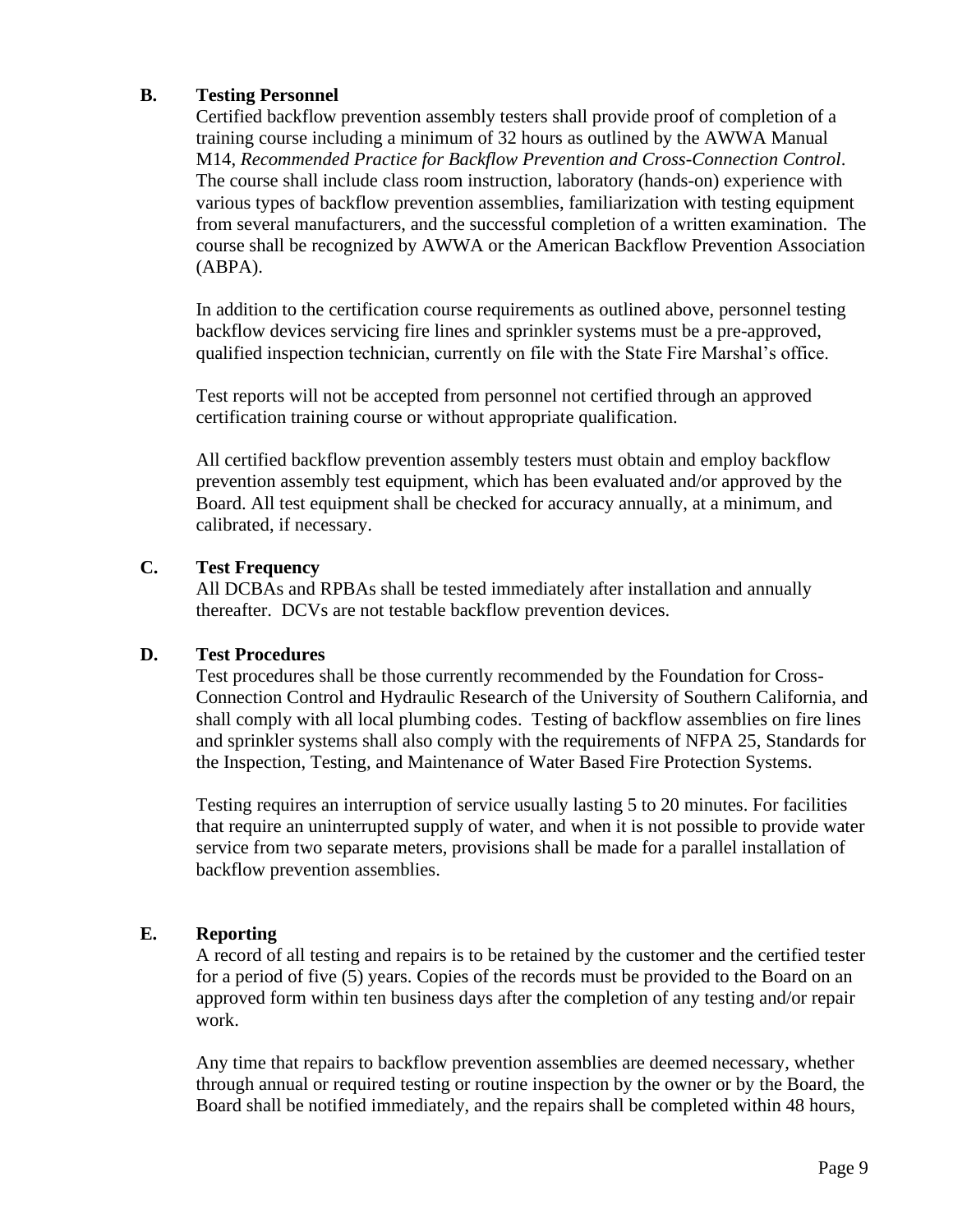unless approved otherwise by the Board. The tester shall include the list of all repair materials or replacement parts used in the report.

# **F. Enforcement**

Backflow testing results shall be submitted to the Board through the designated manner in which the program is being administrated. Results shall be submitted annually no later than April 1. Results submitted after April 1 shall be considered late and subject to a penalty of \$30.00 per device. Any devices not tested and submitted prior to May 1 shall be subject to a second penalty of \$30.00 per device as well as disconnection and will be required to provide passing results and pay a water processing fee of \$80.00.

# **VI. FACILITIES REQUIRING BACKFLOW PREVENTION**

#### **A. General**

Approved backflow prevention assemblies shall be installed on all service lines connected to the Board's distribution system.

Some types of facilities or services have been identified by the Board as having a potential for backflow of non-potable water into the public water supply system. Therefore, an approved backflow prevention assembly will be required on all such services according to the degree of hazard present.

# **B. Facilities Requiring Double Check Backflow Assemblies**

DCBAs that meet all of the applicable plumbing codes will be required to be installed when the potential backflow consequences would constitute a pollution type hazard and as a minimum requirement for any connection larger than 2 inch in diameter.

The Board will evaluate each facility on its own unique set of circumstances for the type of backflow protection required. The following list has been developed as a general guide for the type of facilities requiring DCBAs:

- Connections to other approved public potable water systems
- Multistoried building without booster pumps
- Fire lines and fire hydrants with no chemical addition capability

# **C. Facilities Requiring Reduced Pressure Backflow Assemblies**

RPBAs that meet all applicable plumbing codes will be required to be installed when the potential backflow consequences would constitute a contamination or health hazard due to the introduction of a contaminant into the water system.

The Board will evaluate each facility on its own unique set of circumstances for the type of backflow protection required. The following list has been developed as a general guide for the type facilities requiring RPBAs:

- Car washing facilities
- Multistoried buildings with booster pumps